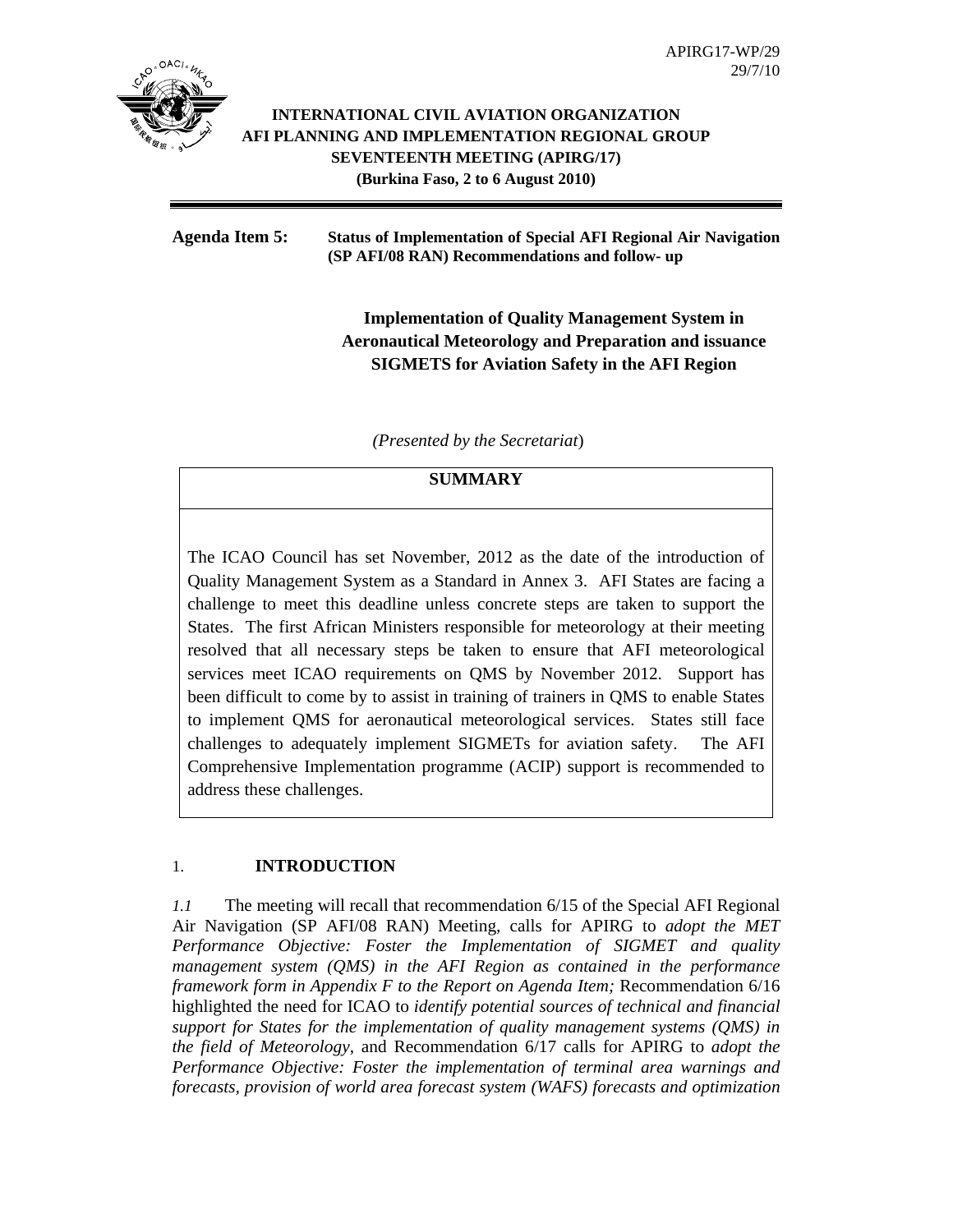*of OPMET data exchanges as contained in Appendix G to the report on Agenda Item 6.* 

1.2 Implementation of Recommendations 6/15 and 6/17 has not progressed due to limited funds and lack of trained personnel has not allowed further implementation of QMS and terminal area warnings and forecasts, provision of world area forecast system (WAFS) forecasts and optimization of OPMET data exchanges. Under Recommendation 6/16, ICAO, in collaboration with other donors, attempted to identify potential sources of technical and financial support for States for the implementation of QMS in the field of aeronautical meteorology and training of MET personnel, but there is a lack of enthusiasm to provide the said support.

1.3 In this regard, therefore, it is proposed to add the implementation of QMS and training of meteorological watch offices (MWOs) personnel on SIGMET preparation and issuance to the AFI Comprehensive Implementation Programme (ACIP) on a prioritized basis.

## 2. **DISCUSSION**

### **Implementation of QMS in the Field of Aeronautical Meteorology**

2.1 Further to Conclusion 16/59 of the APIRG/16 Meeting "*Support to States to Implement Quality Management System*" and the above mentioned Recommendation 6/15 of the SP AFI/08 RAN Meeting, two training workshops in English and French were conducted jointly by ICAO and WMO in Nairobi, Kenya and Casablanca, Morocco, for the awareness of AFI States on the implementation of QMS in the field of aeronautical meteorology.

2.2 Another workshop for SADC States sponsored by SADC Secretariat and the Finnish Meteorological Institute(FMI) was conducted in Pretoria, South Afica in March, 2010. From the pool of these personnel provided with basic training, there is an urgent need to train trainers to spearhead the implementation of QMS as Quality Managers.

2.3 The current provisions, *Recommended Practice*, of Annex 3 to the Convention on International Civil Aviation require States to implement the QMS .Effective November, 2012, this Recommended Practice shall be upgraded to a Standard." *Each Contracting State shall ensure that the designated meteorological authority referred to in 2.1.4 establishes and implements a properly organized quality system comprising procedures, processes and resources necessary to provide for the quality management of the meteorological information to be supplied to the users listed in 2.1.2".* 

### **Implementation of SIGMETS**

2.4 Based on the SIGMET tests undertaken during the last two years it is evidently clear that there is a need to re-train personnel operating meteorological watch offices in the AFI region. This has raised concerns from operators on the quality and availability of this critical safety information. it appears that a lack of